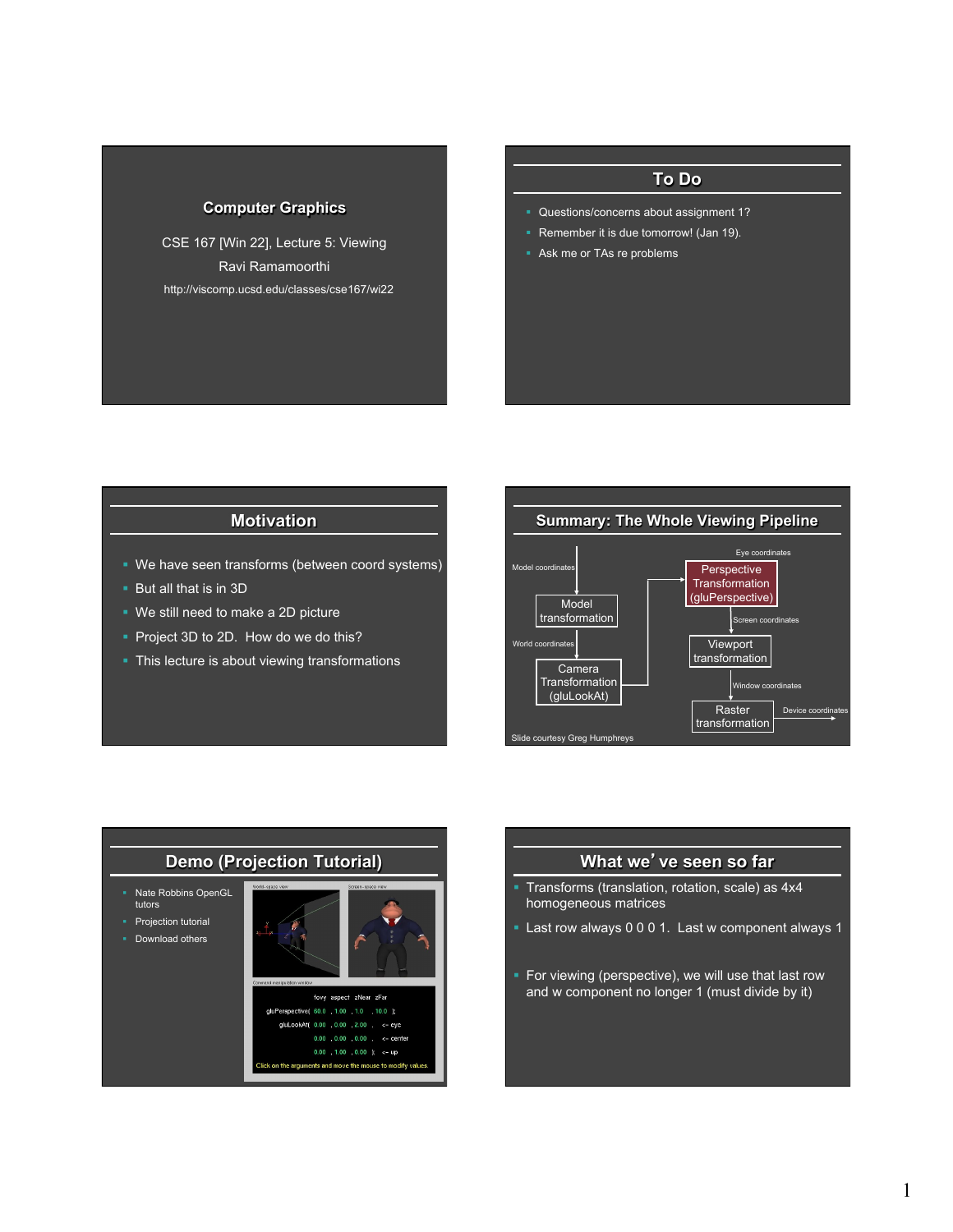- § *Orthographic projection (simpler)*
- **Perspective projection, basic idea**
- § Derivation of gluPerspective (handout: glFrustum)
- **Brief discussion of nonlinear mapping in z**

### **Projections**

- § To lower dimensional space (here 3D -> 2D)
- **Preserve straight lines**
- § Trivial example: Drop one coordinate (Orthographic)







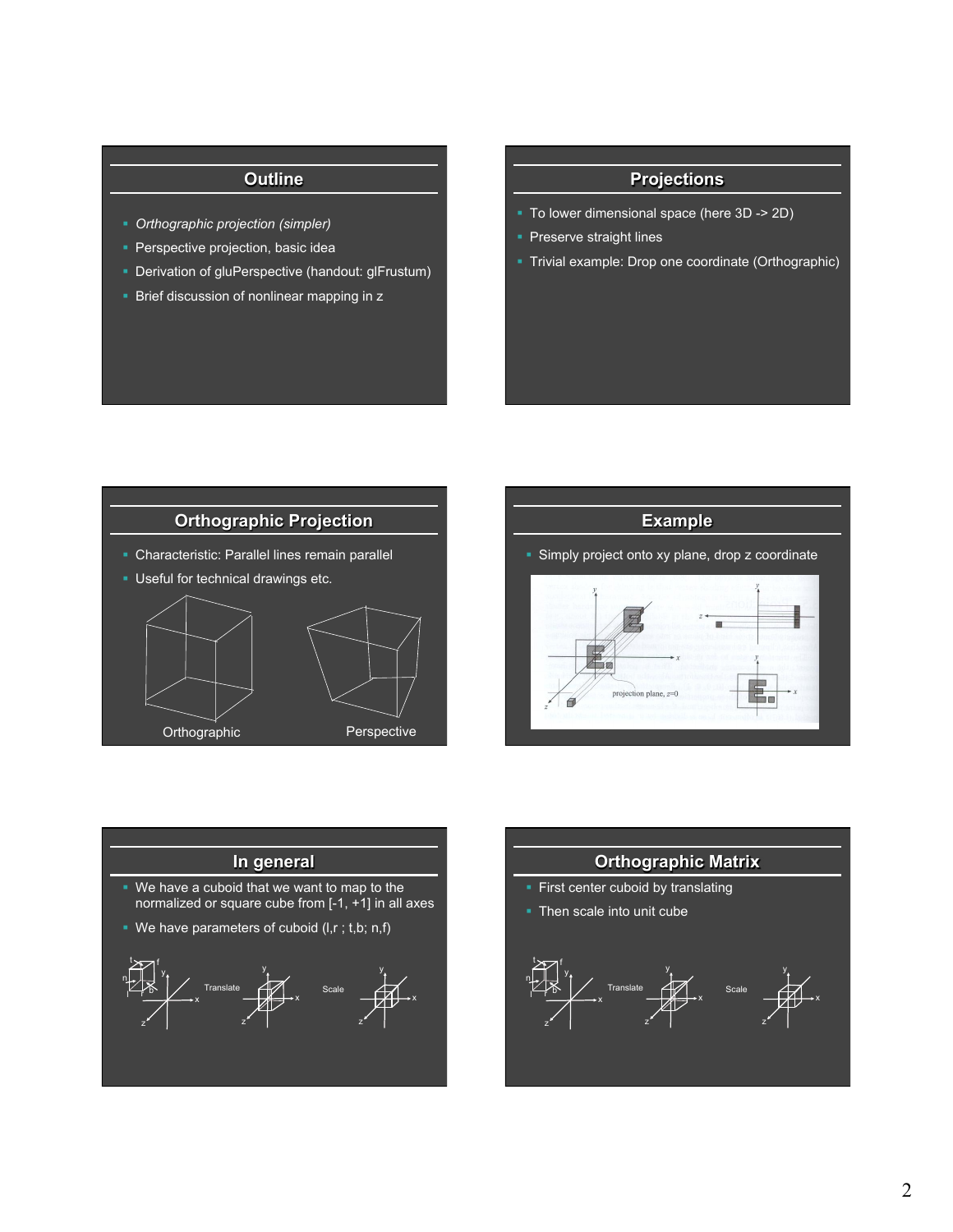





- Orthographic projection (simpler)
- § *Perspective projection, basic idea*
- **Derivation of gluPerspective (handout: glFrustum)**
- Brief discussion of nonlinear mapping in z



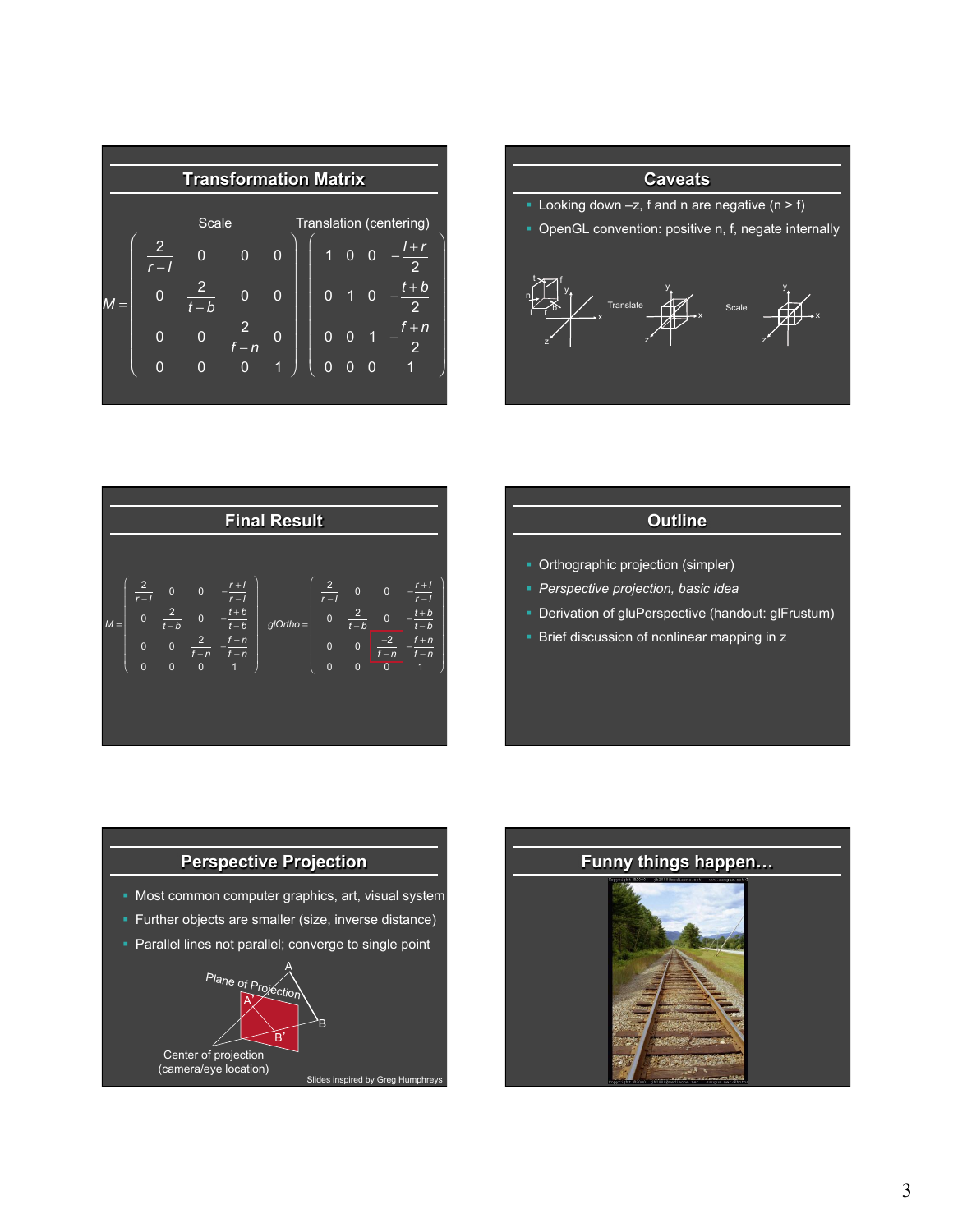

| <b>In Matrices</b><br>• Note negation of z coord (focal plane -d)<br>$\bullet$ (Only) last row affected (no longer 0 0 0 1)<br>• w coord will no longer $= 1$ . Must divide at end<br>$P = \left( \begin{array}{cccc} 1 & 0 & 0 & 0 \\ 0 & 1 & 0 & 0 \\ 0 & 0 & 1 & 0 \\ 0 & 0 & -\frac{1}{d} & 0 \end{array} \right)$ |  |  |  |  |  |  |  |  |
|------------------------------------------------------------------------------------------------------------------------------------------------------------------------------------------------------------------------------------------------------------------------------------------------------------------------|--|--|--|--|--|--|--|--|
|                                                                                                                                                                                                                                                                                                                        |  |  |  |  |  |  |  |  |
|                                                                                                                                                                                                                                                                                                                        |  |  |  |  |  |  |  |  |
|                                                                                                                                                                                                                                                                                                                        |  |  |  |  |  |  |  |  |



- Orthographic projection (simpler)
- **Perspective projection, basic idea**
- § *Derivation of gluPerspective (handout: glFrustum)*
- Brief discussion of nonlinear mapping in z



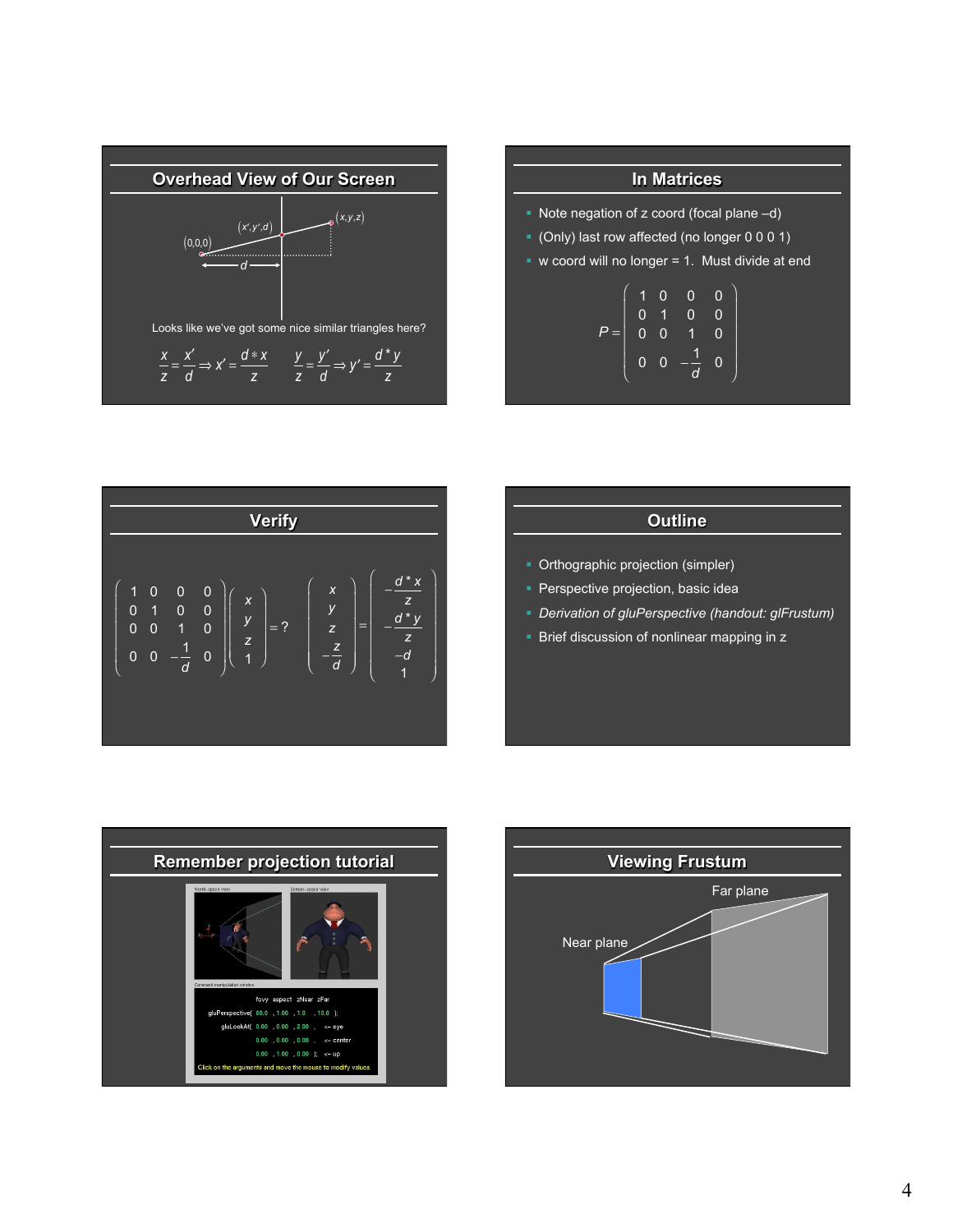

### **gluPerspective**

- § gluPerspective(fovy, aspect, zNear > 0, zFar > 0)
- Fovy, aspect control fov in x, y directions
- **Example 2 zNear, zFar control viewing frustum**



| <b>In Matrices</b>                                  |                |                                       |                |                |  |  |  |  |
|-----------------------------------------------------|----------------|---------------------------------------|----------------|----------------|--|--|--|--|
| • Simplest form:                                    | aspect         | 0                                     | $\overline{0}$ | $\Omega$       |  |  |  |  |
| $P =$                                               | $\overline{0}$ | $\begin{array}{c} 1 \\ 0 \end{array}$ | $\mathbf{0}$   | $\overline{0}$ |  |  |  |  |
|                                                     | 0              | $\overline{0}$                        |                | $\Omega$       |  |  |  |  |
| • Aspect ratio taken into account                   |                |                                       |                |                |  |  |  |  |
| Homogeneous, simpler to multiply through by d<br>٠  |                |                                       |                |                |  |  |  |  |
| Must map z vals based on near, far planes (not yet) |                |                                       |                |                |  |  |  |  |